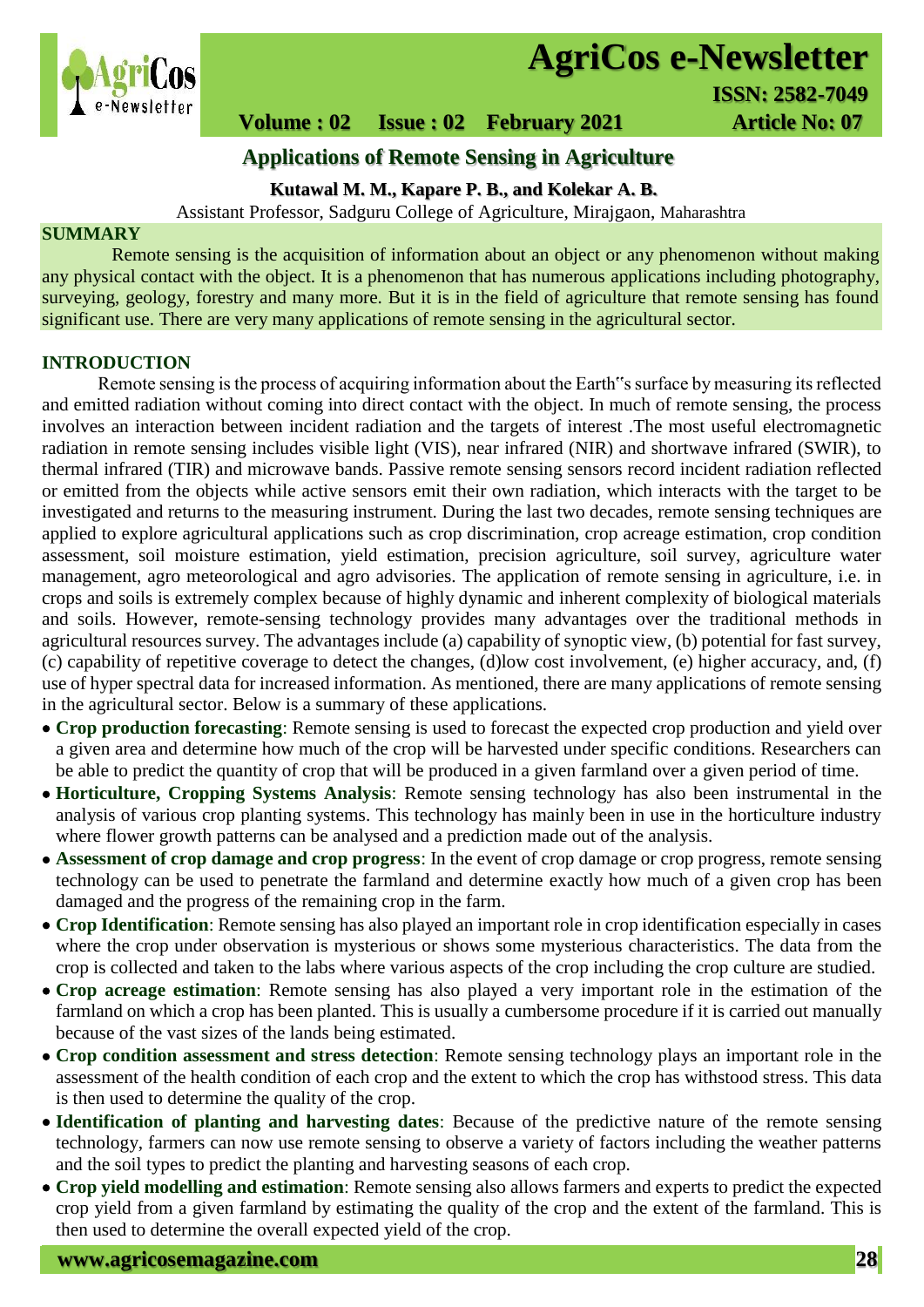- **Identification of pests and disease infestation**: Remote sensing technology also plays a significant role in the identification of pests in farmland and gives data on the right pests control mechanism to be used to get rid of the pests and diseases on the farm.
- **Soil moisture estimation**: Soil moisture can be difficult to measure without the help of remote sensing technology. Remote sensing gives the soil moisture data and helps in determining the quantity of moisture in the soil and hence the type of crop that can be grown in the soil.
- **Irrigation monitoring and management**: Remote sensing gives information on the moisture quantity of soils. This information is used to determine whether a particular soil is moisture deficient or not and helps in planning the irrigation needs of the soil.
- **Soil mapping**: Soil mapping is one of the most common yet most important uses of remote sensing. Through soil mapping, farmers are able to tell what soils are ideal for which crops and what soil require irrigation and which ones do not. This information helps in precision agriculture.
- **Monitoring of droughts**: Remote sensing technology is used to monitor the weather patterns including the drought patterns over a given area. The information can be used to predict the rainfall patterns of an area and also tell the time difference between the current rainfall and the next rainfall which helps to keep track of the drought.
- **Land cover and land degradation mapping**: Remote sensing has been used by experts to map out the land cover of a given area. Experts can now tell what areas of the land have been degraded and which areas are still intact. This also helps them in implementing measures to curb land degradation.
- **Identification of problematic soils**: Remote sensing has also played a very important role in the identification of problematic soils that have a problem in sustaining optimum crop yield throughout a planting season.
- **Crop nutrient deficiency detection**: Remote sensing technology has also helped farmers and other agricultural experts to determine the extent of crop nutrients deficiency and come up with remedies that would increase the nutrients level in crops hence increasing the overall crop yield.
- **Reflectance modelling**: Remote sensing technology is just about the only technology that can provide data on crop reflectance. Crop reflectance will depend on the amount of moisture in the soil and the nutrients in the crop which may also have a significant impact on the overall crop yield.
- **Determination of water content of field crops**: Apart from determining the soil moisture content, remote sensing also plays an important role in the estimation of the water content in the field crops.
- **Crop yield forecasting**: Remote sensing technology can give accurate estimates of the expected crop yield in a planting season using various crop information such as the crop quality, the moisture level in the soil and in the crop and the crop cover of the land. When all of this data is combined it gives almost accurate estimates of the crop yield.
- **Flood mapping and monitoring**: Using remote sensing technology, farmers and agricultural experts can be able to map out the areas that are likely to be hit by floods and the areas that lack proper drainage. This data can then be used to avert any flood disaster in future.
- **Collection of past and current weather data**: Remote sensing technology is ideal for collection and storing of past and current weather data which can be used for future decision making and prediction.
- **Crop intensification**: Remote sensing can be used for crop intensification that includes collection of important crop data such as the cropping pattern, crop rotation needs and crop diversity over a given soil.
- **Water resources mapping**: Remote sensing is instrumental in the mapping of water resources that can be used for agriculture over a given farmland. Through remote sensing, farmers can tell what water resources are available for use over a given land and whether the resources are adequate.
- **Precision farming**: Remote sensing has played a very vital role in precision agriculture. Precision agriculture has resulted in the cultivation of healthy crops that guarantees farmers optimum harvests over a given period of time.
- **Climate change monitoring**: Remote sensing technology is important in monitoring of climate change and keeping track of the climatic conditions which play an important role in the determination of what crops can be grown where.